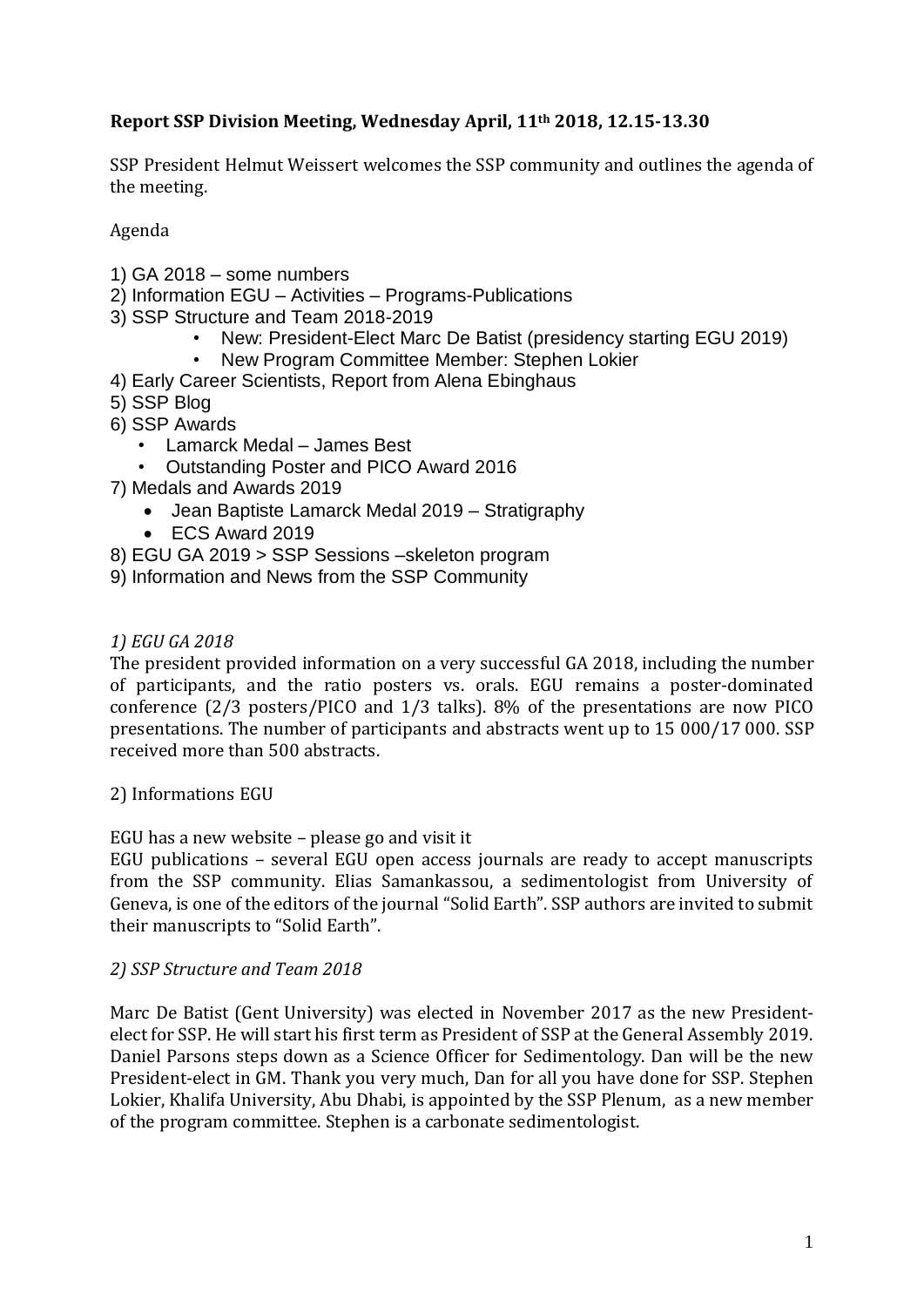Division SSP 2018

PRESIDENT

Helmut Weissert helmut.weissert@erdw.ethz.ch

DEPUTY PRESIDENT

Marc De Batist Marc.DeBatist@UGent.be

PROGRAM GROUP/SCIENCE OFFICERS

Sedimentology

Stephen Lokier, slokier@pi.ac.ae Guilhem Amin Douillet, [g.douillet@geo.unibe.ch](mailto:g.douillet@unibe.ch) Stéphane Bodin, stephane.bodin@geo.au.dk Ian Jarvis, i.jarvis@kingston.ac.uk Palaeontology

> Thijs Vandenbroucke thijs.vandenbroucke@ugent.be> Cinzia Bottini cinzia hottini@unimi.it

ECS REPRESENTATIVE

Alena Ebinghaus aebinghaus@abdn.ac.uk

*5) Early Career Scientists, Report from Alena Ebinghaus*

Additional early career scientists are asked to join the officers team to help with the social media.

*6) SSP Awards*

*James Best (Univ. of Illinois, U.S.)*is winner of the SSP 2018 Jean-Baptiste Lamarck Medal. The medal lecture was a great success, more than 300 persons attended the lecture. No Early Career Scientist was awarded in SSP in 2018.

2 presentations were selected for the 2017 OSPP Award

*Pinar Günes* (Memorial Univ. Newfoundland, Canada) Ye Feng (Tel Aviv University, Israel)

Congratulations to all the awardees.

## *7) Lamarck Medal - Medal Committee*

James Best accepts membership of the Jean Baptiste Lamarck Medal Award Committee. He will replace Wolfgang Schlager. Wolfgang Schlager is thanked for his excellent services for the Committee. Judith McKenzie, chair of the medal committee from 2015-2018, has finished her 4 years term. New chair of the medal committee 2019 is Marc De Batist, President-elect SSP. We thank you, Judy, for your continuous support of SSP and EGU, for